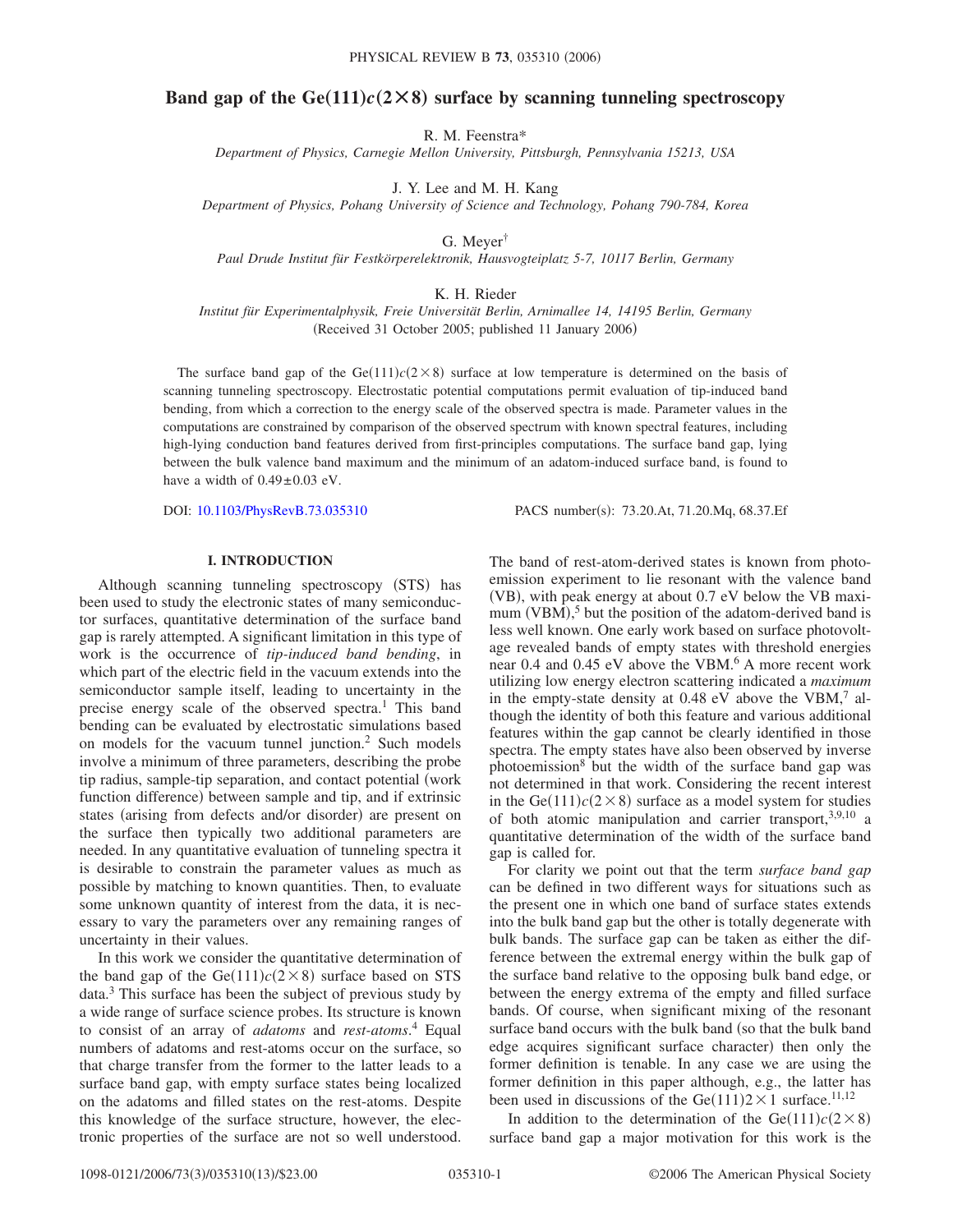development of a general theory for describing tunneling spectra of semiconductor surfaces. One component of such a theory, namely, the electrostatic simulations mentioned above, has already been fully developed.<sup>2,3</sup> Within those models we further consider in this work the computation of tunnel currents. Although many of the techniques for computing tunnel current have been previously described,<sup>1,13,14</sup> we bring those together in this work in a way that allows a somewhat more general treatment of the problem than previously accomplished.

We have acquired tunneling spectra of the  $Ge(111)c(2)$  $\times$  8) surface over the temperature range 7–61 K. Adatomand rest-atom-derived features are clearly observed in the data, with a surface band gap extending between the VBM and the minimum of the adatom-derived states. In our prior work we reported the observation of an apparent gap in the spectra of about 0.60 V, and based on rather general considerations we estimated a band bending correction in the range 0.0–0.2 eV yielding a surface gap value of  $0.5\pm0.1$  eV.<sup>3</sup> That prior work was mainly concerned with investigating *high-current* behavior of the tunneling spectra that apparently involved nonequilibrium carrier occupation, whereas in the present work we focus on *low-current* measurements for which the band bending can be quantified using detailed electrostatic computations. To constrain the parameter values in the computation we compare the energy of several known spectral features between experiment and theory. One of these known quantities in particular is the location of an observed linear-onset in conduction band (CB) state-density, which on the basis of first-principles theory is found to be associated with high-lying CB features of the Ge. With this constrained set of band bending models we then determine a range of band bending corrections that can be applied to the observed surface band gap, yielding a final value for the surface gap of  $0.49 \pm 0.03$  eV.

This paper is organized as follows: In Sec. II we summarize the experimental results of our prior work. Section III presents the first-principles theoretical work used to identifying CB-related features in the surface state-density. In Sec. IV we undertake an analysis of the data, comparing experimentally determined band bending values with those obtained from the electrostatic simulations. This analysis is performed in Secs. IV A and IV B within a semiclassical framework in which only values of the potential (not the current) are needed. Then, in Sec. IV C we include quantum effects, thereby requiring detailed computations of the tunnel current. It turns out that the quantum effects are not large for this system, typically about 10 meV, but nevertheless this value cannot be obtained without explicit computation. In Sec. IV D we determine our final value for the surface band gap, taking into account the various sources of error in both the experiment and the simulations. The paper is summarized in Sec. V, including comments on the overall methodology of the work.

#### **II. EXPERIMENTAL RESULTS**

The experimental work leading to the observed tunneling spectra has been described previously, $3$  and will not be re-



FIG. 1. Tunneling spectrum of the  $Ge(111)c(2\times8)$  surface, acquired at 61 K. Insets show fitting of the onsets of the valence band and of the adatom surface band, to a function that assumes linear onset behavior modified by effects of temperature and modulation voltage.

peated in detail here. In brief, scanning tunneling spectroscopy (STS) measurements were performed at temperature in the range 7–61 K. A lock-in amplifier is used to measure the conductance, with modulation voltage of 10–20 mV. The Ge(111) $c$ (2×8) surfaces were formed by cleaving a *p*-type Ge sample with  $2\times10^{16}$  cm<sup>-3</sup> doping concentration on a (111) crystal face, and then annealing the sample at a temperature of about 500 °C for a few minutes. Well-ordered domains of  $c(2 \times 8)$  structure were formed in this manner. A typical diameter of the domains is 50 nm, with the edges of the domains surrounded by disordered arrangements of adatoms and rest-atoms.15 These domain boundaries are observed to introduce electronic states, which we refer to as *extrinsic* states, that lie within the surface band gap separating the bulk VB maximum and the minimum of the band of *intrinsic* adatom-derived states associated with the  $c(2 \times 8)$ structure.

A typical tunneling spectrum obtained from a wellordered region of a  $c(2\times8)$  domain is shown in Fig. 1, acquired at a temperature of 61 K. A number of features can be readily identified in the spectrum: A band gap is visible extending from about −0.1 to +0.5 V. The surface Fermi-level  $(0 V$  in the spectrum) is located near the bottom of the gap, as expected for *p*-type material. A large spectral peak is seen centered at about +0.7 V and it can be attributed to the empty states associated with the surface adatoms.<sup>4,8,15</sup> This spectral peak appears to have two components, consistent with the expectation of a splitting due to the two inequivalent types of adatoms in the  $c(2\times8)$  structure.<sup>16,17</sup> In the filled states, at about −1.0 V, a spectral feature deriving from the surface rest-atoms is visible. This rest-atom band is resonant with VB states,<sup>5</sup> with the VBM seen in the spectrum at about −0.1 V. Finally, above the adatom band, at voltages above about +1.0 V, the current derives either from CB states or possibly from higher-lying surface bands. The observed surface gap is thus seen to be bounded by bulk VB states at its lower edge and surface adatom-derived states at its upper edge.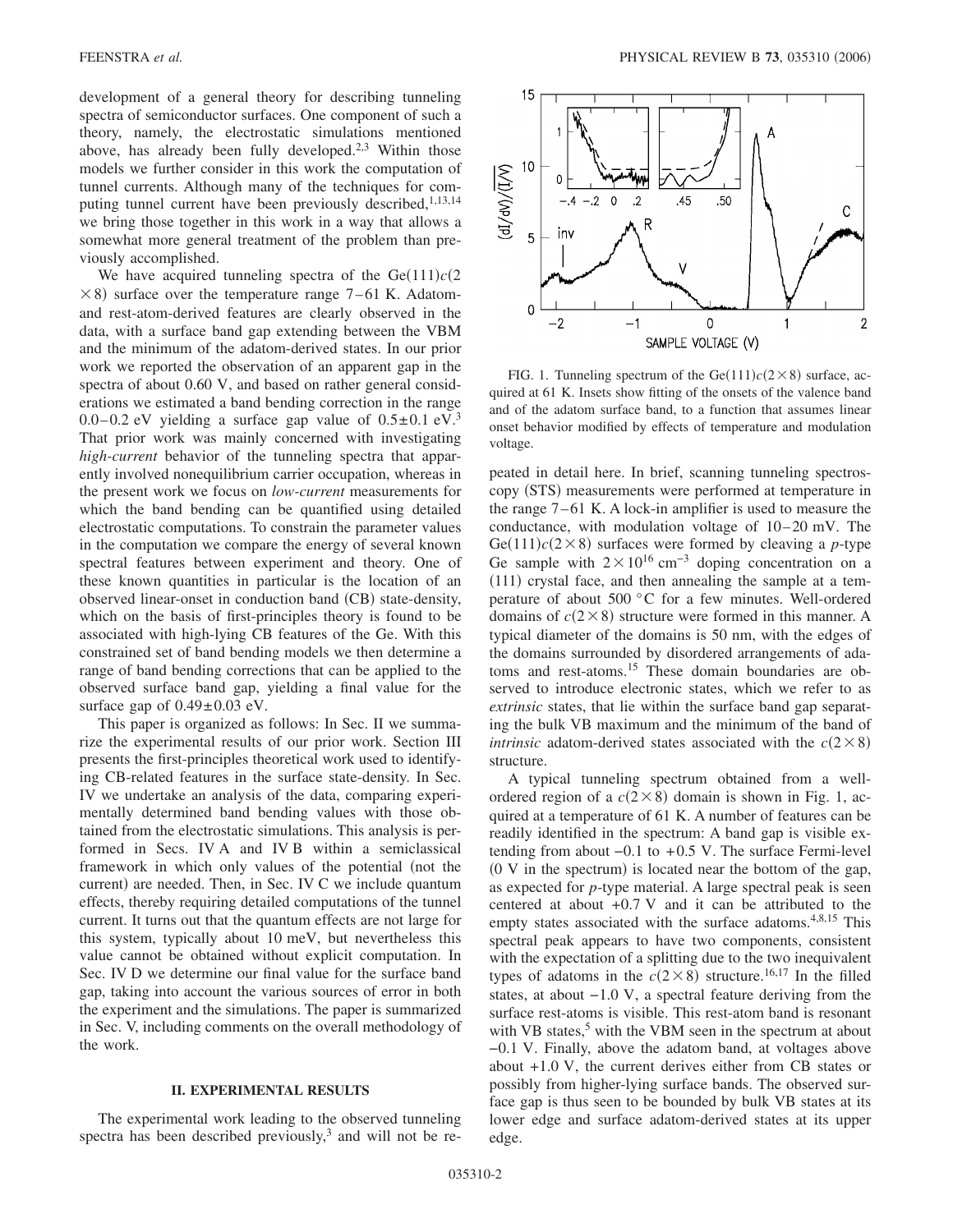One additional feature occurs in the spectrum of Fig. 1, at about −1.9 V and labeled "inv." This feature arises from *inversion* of the carrier occupation at the surface, due to tipinduced band bending, with the bottom of the adatom band becoming occupied by electrons. Voltage-dependent imaging permits a definitive identification of this phenomenon, $3$  and computations of inversion current in a spherical geometry provide a reasonable agreement with experiment in terms of the voltage at which the inversion occurs.

Curve fitting of the onsets of the VB and the adatom band have been carried out as described previously.<sup>3</sup> The functional form used assumes that the normalized conductance increases basically in a linear manner at the onsets, with some additional modification of the linear behavior due to the nonzero temperatures and the modulation voltage used in the experiment. The Appendix provides some justification of this functional form for the case of a bulk band (i.e., the VB in the present case), although for the adatom-derived surface band we use this form only because it provides a reasonably good fit to the data. The insets of Fig. 1 show the theoretical fits for the two onsets. Derived values for the onsets, based on the repeated measurements described in our prior work, $3$ are −0.111±0.011 V and 0.495±0.003 V for the VB and adatom band, respectively, where the error values are the standard deviation of the mean.

### **III. FIRST-PRINCIPLES THEORETICAL RESULTS**

For the purpose of evaluating the effects of tip-induced band bending on the observed spectra, it is necessary to have one or more features in the spectra that have *known* energies. With these, one can then use models of the band bending to interpolate or extrapolate between the known features in order to determine energies of other features (i.e., having unknown energies). In our observed spectrum of Fig. 1 there are two features in the filled states (negative sample voltages) that we can use for this purpose: the rest-atom peak and the location of the inversion voltage. However, there are no features on the empty states that can be immediately identified with electronic states of known energy. For the purpose of quantifying the surface band gap it is most useful to have a known energetic feature at positive sample voltage, since such a feature will aid in the interpolation procedure. For that reason we turn to a first-principles theoretical analysis of the spectrum of electronic surface states. Of course, it is well known that the computed energies of spectral features (particularly in the CB) can be substantially lower than the actual energies, and for this reason we do not rely on absolute energies from the computations. Rather, we seek some feature whose appearance can be matched between experiment and theory, and we then use the energy of this feature as expressed relative to *known* positions of high-lying conduction bands in the Ge.

Density-functional theory calculations were carried out using the generalized gradient approximation for the  $exchange-correlation$  potential<sup>18</sup> and norm-conserving pseudopotentials for the ionic potential.19 We simulate the  $Ge(111)c(2\times8)$  surface by a periodic slab geometry with a computationally feasible  $2 \times 2$  surface unit cell: Each slab unit cell contains 18 layers of Ge atoms and a vacuum region of six empty layers. The bottom side of the slab is passivated by H atoms, and one Ge adatom is added on the top side, thus maintaining the same population ratio of adatoms and rest-atoms as the  $c(2 \times 8)$  surface. The use of the reduced  $2 \times 2$  surface representation is sufficient for the present surface electronic-structure analysis since we are interested not in absolute energy levels but only in the coupling of surface and bulk states, as will be discussed shortly. The electronic wave functions are expanded into plane waves with a cutoff energy of 15 Ry. The *k*-space integration is done using a  $24 \times 24$  *k*-point mesh in the  $2 \times 2$  surface Brillouin zone. Other computational details can be found elsewhere.<sup>20</sup>

Figure 2 shows the results of the bulk and surface electronic structure calculations. The calculated surface band structure shown in Fig. 2(b) represents well the projected bulk band structure and surface-derived electronic features: the rest-atom-derived band at around −0.5 eV, the adatomderived band at around +0.5 eV, and high-lying resonance states produced by the coupling between the adatom band and the bulk conduction bands. These surface and resonance states give rise to noticeable features in the calculated surface density of states as shown in Fig.  $2(c)$ .

Let us now compare the theoretical results with the experimental spectrum. Referring again to Fig. 1, we observe above the adatom-derived surface band a linearly increasing density of states. This feature is marked by a dashed line in Fig. 1, with this line intersecting the horizontal axis at  $1.01 \pm 0.03$  V. In the theoretical state-density of Fig. 2(c) we find a similar feature, also marked by a dashed line and with the intersection of that line on the vertical axis being  $0.63\pm0.04$  eV. The origin of this linearly increasing feature can be ascertained by careful consideration of the conduction band structure of Ge. The CB minimum of bulk Ge occurs at the *L*-point of the Brillouin zone, with energy at lowtemperatures of  $0.744$  eV relative to the VBM.<sup>21</sup> Higherlying band extrema occur at the  $\Gamma$ -point and along the  $\Delta$ direction (near the *X*-point) with nearly identical energies of 0.90 eV. In addition, a second band passes through the X-point with minimum (along the *XK* direction) very close to that of the *X*-point energy of  $1.16$  eV.<sup>21</sup>

From the theoretical results of Fig. 2, it is clear that the theoretical CB states associated with the  $\Gamma$ -valley minimum are strongly perturbed by the formation of the (111) reconstructed surface, i.e., those bulk states admix predominantly into the adatom band of the reconstructed surface. The linearly increasing portion of the theoretical state-density is seen to be composed primarily of states from the *L*-valley and the two *X*-valleys, with the observed onset of this feature in Fig. 2(c) lying midway between these bands. To determine a location of this onset relative to the *actual* band energies mentioned above, we note that the energies of the *L*-valley, the  $\Delta$  direction, and the *X*-point given by the theory are 0.38, 0.73, and 0.91 eV, respectively, which are shifted relative to the above-mentioned actual values by 0.364, 0.17, and 0.25 eV, respectively. The average of these shifts is 0.261 eV, with a *maximum* spread of the shifts of about ±0.100 eV. We know from the theoretical results that all of the three bands make substantial contribution to the linearly increasing state density; assuming that their relative contri-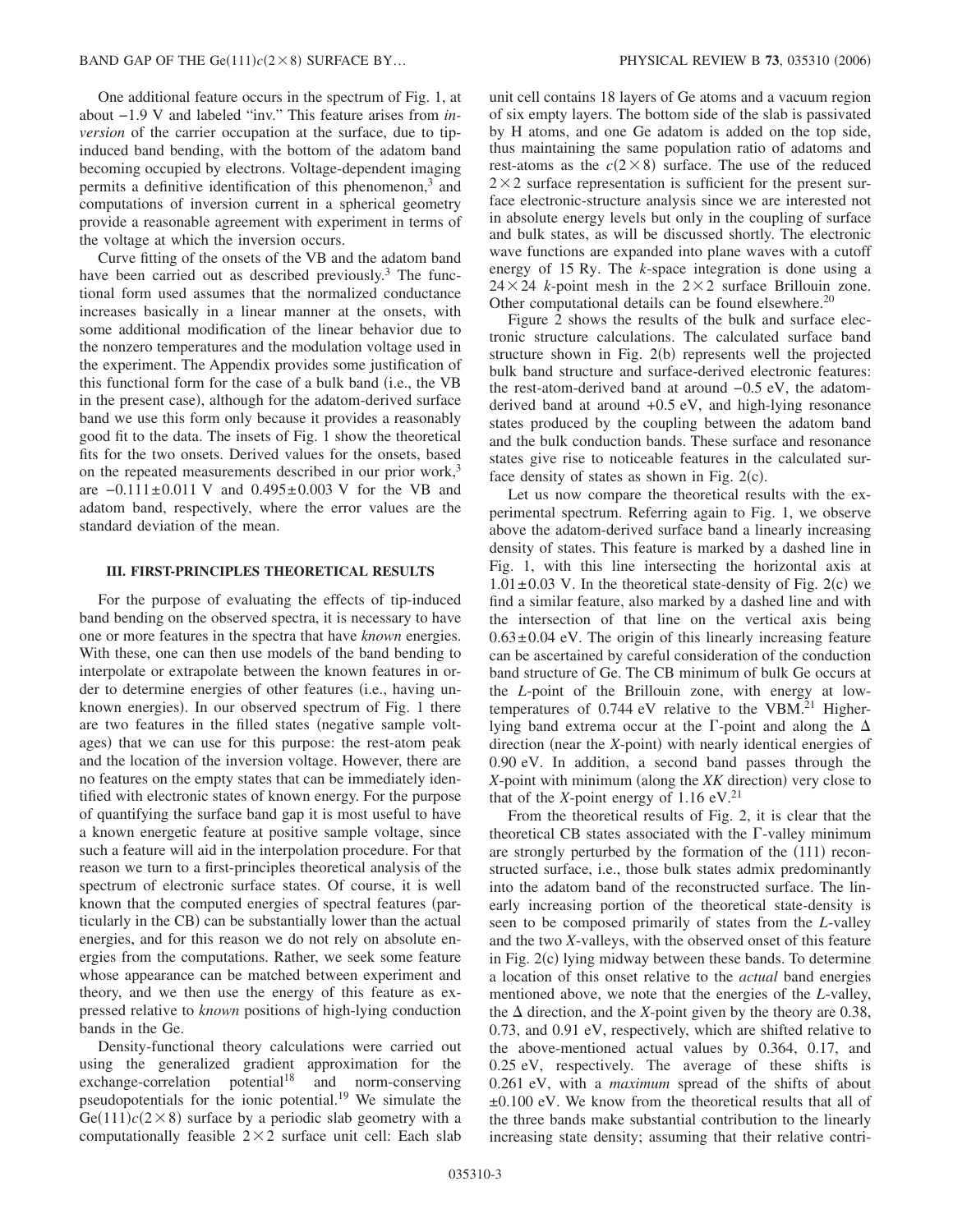

FIG. 2. (a) Bulk band structure of Ge along the symmetry lines connecting  $L=2\pi/a(1/2,1/2,1/2)$ ,  $X=2\pi/a(0,0,1)$ , and  $L'=2\pi/a(0,0,1)$  $a(-1/2, -1/2, +1/2)$ . The bulk lattice constant, *a*, was calculated as 0.578 nm. (b) Surface band structure of Ge(111)2 × 2: Large and medium open circles represent surface localized states containing more than 0.02% and 0.01%, respectively, of charge in the surface region of 0.45–0.55 nm away from the ideal first layer. (c) Surface density of states of Ge(111) $2 \times 2$  obtained by integrating the local density of states over the surface region of 0.45–0.55 nm away from the ideal first layer. Arrows indicate the band-state origins of the state-density peaks. All energies are given relative to the VBM.

butions agree to within a factor of 2 we derive an error on the 0.261 eV shift of  $\pm 0.042$  eV. We shift the theoretical value for the linearly increasing CB feature by the same amount, arriving at a corrected value of  $0.891 \pm 0.058$  eV (computing the error as the square root of the sum of the squares, as appropriate for uncorrelated errors).

#### **IV. ANALYSIS**

### **A. Tip-induced band bending**

To relate the energies of spectral features to the sample-tip voltage at which they are observed, we must consider the effects of band bending within the semiconductor. We have previously presented a three-dimensional electrostatic simulation method whereby the potential distribution of the semiconductor-vacuum-metal system can be computed.<sup>2</sup> In particular, we obtain the electrostatic potential energy  $\phi_0$  at a point on the semiconductor surface directly opposite the tip apex. This *surface band bending* is measured relative to the potential energy at a point far inside the semiconductor. With  $\phi_0 = 0$  we would have the usual relationship between energy of a state *E* and the sample-tip voltage *V*,  $E - E_F = eV$ , where  $E_F$  is the Fermi level in the sample. With nonzero band bending this equation must be modified by shifting the energies by the surface band bending, as illustrated in Fig.  $3(a)$ , so that

$$
E - E_F = eV - \phi_0. \tag{1}
$$

In our simulations  $\phi_0$  is a function of the electrostatic potential energy of the probe-tip relative to a point far inside the semiconductor,  $\phi_T$ , so that explicitly we have  $\phi_0 = \phi_0(\phi_T)$ . The quantity  $\phi_T$  equals  $eV + \Delta \phi$ , where  $\Delta \phi$  is the *contact potential* defined as the work function of the tip minus that of the sample. Hence we have  $\phi_0 = \phi_0(eV + \Delta \phi)$ .

Our electrostatic computations depend on a number of parameters, including sample-tip separation, tip radius-ofcurvature, and contact potential. Additional parameters are needed to describe this  $Ge(111)c(2\times8)$  surface since it is found that extrinsic states arising from disorder and/or defects on the surface play an important role in the  $electrostatics<sup>3</sup>$ , we adopt a model for these states in which the density per unit energy of such states is a *constant*. Above some energy known as the charge-neutrality level the states are assumed to be negative when filled and neutral when empty, and below this energy they are neutral when filled and positive when empty. In our prior work we cut off this extrinsic distribution of states at the VBM, with the rationale that below that energy the *resonant* states would be strongly mixed with bulk states and hence not sustain significant surface charge. In the present work however we allow the extrinsic states to maintain their charge character even at energies below the VBM. A correct description lies between



FIG. 3. (a) Sketch of energy bands used for computations of the electrostatic potential. The sample Fermi level is denoted by  $E_F$ with the tip Fermi level at  $E_F + eV$  where *V* is the sample-tip voltage. The band bending at the surface is denoted by  $\phi_0$ , with *V* and  $\phi_0$  both being negative in this diagram. Quantum effects within the semiconductor can produce shifts in the observed band edges, as illustrated in (b) and (c) for localized state formation and for wave function tailing through a depletion region, respectively.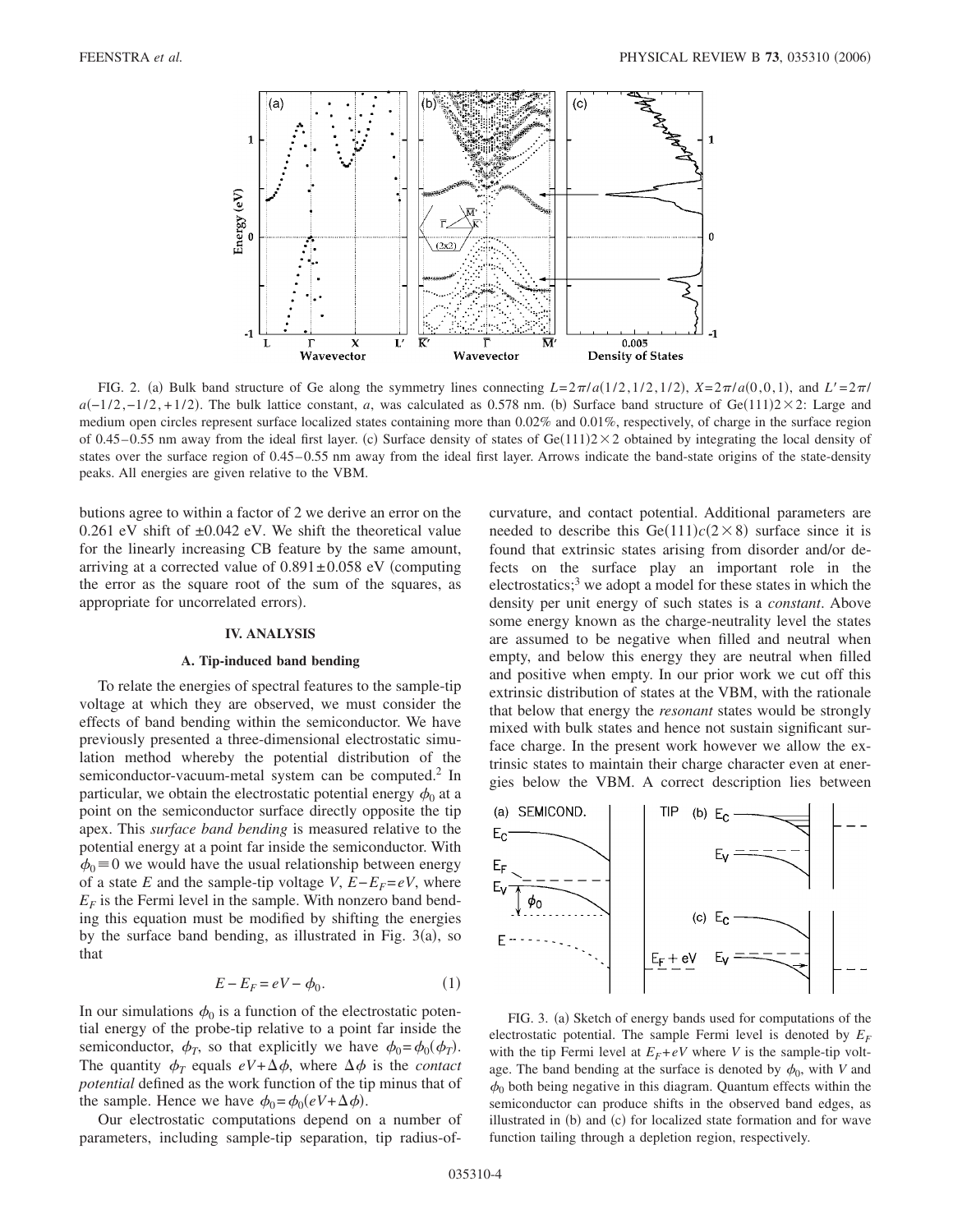these two extremes, but the latter viewpoint is probably more appropriate in the present situation since the resonant states arise from dangling bonds which *do* maintain significant surface character, at least for energies not too far below the VBM.

Four quantities in the observed spectrum, Fig. 1, have known energies that we can use to constrain our parameters. First, the VB onset observed in the spectrum has, of course, a known energy; measuring all energies relative to the VBM this would be 0 eV. The band bending at this voltage of  $-0.111 \pm 0.011$  V would be thus be  $-0.101 \pm 0.011$  eV using a typical  $E_F$  value of 10 meV above the VBM.<sup>22</sup> The second known feature is the rest-atom spectral peak. This peak is observed to shift with tunnel current due to nonequilibrium effects in the occupation of extrinsic states, $3$  but at low currents and relatively high temperatures these effects are small and the peak position is found to be −0.97±0.05 V. In photoemission the energy of this state, at the  $\Gamma$ -point, was found to be about 0.85 eV below the VBM in some early work,  $2^3$ but at  $0.66\pm0.05$  eV below the VBM in later work.<sup>5</sup> We consider the latter to be more reliable due to improved resolution and sample preparation and hence we use that value, yielding a band bending of  $-0.30±0.07$  eV (propagating the errors as the square root of the sum of the squares, as appropriate for these uncorrelated errors).

The third known spectral feature derives from the observed inversion voltage in Fig. 1 at −1.90±0.03 V. In order for inversion of the Ge to occur the *minimum* magnitude band bending would be the  $E_F$  minus the surface gap, or −0.49±0.11 eV using the estimated surface gap of  $0.5\pm0.1$  eV from our previous work. However, our prior computations of inversion current indicate a delay in the onset of inversion since the inversion currents at this minimum band bending are negligible; for inversion currents near 1 pA and tip radii of about 30 nm this delay is  $0.2 \pm 0.1$  V, thus yielding a band bending of −0.69±0.15 eV. Finally, the theoretical results of Sec. III yield a band bending of  $0.13\pm0.11$  eV at a voltage of  $1.01\pm0.03$  V. All of these data points are pictured in the plot of Fig. 4.

We compute curves of the band bending vs. voltage, matching these to the data points of Fig. 4. We find that a best fit between the data and the simulations can be obtained with a single, unique set of parameters, namely, a tip radius of 30 nm, sample-tip separation of 0.9 nm (for relatively low current setpoints of about 10 pA), contact potential of −0.4 eV, extrinsic state density of  $4 \times 10^{12}$  cm<sup>−2</sup> eV<sup>-1</sup>, and charge neutrality level of −0.083 eV relative to the VBM. These values are listed in the first row of Table I. In the following section we justify this set of parameter values and we estimate error ranges for each of them. The solid line in Fig. 4, labeled *a*, shows the band bending vs. voltage for these best-fit parameter values. The band bending increases linearly up to about 0.3 V, at which point accumulation of holes in the Ge VB starts to occur and a corresponding decrease in slope of the curve is seen. Our goal is to determine the band bending that occurs at the observed onset of the adatom-band, at  $0.495 \pm 0.003$  V. We denote this quantity  $\phi_{0,A}$ , as indicated by the horizontal dashed lines in Fig. 4.

The band bending analysis shown in Fig. 4 provides a very simple and direct illustration of the methodology of this



FIG. 4. Band bending in the semiconductor at a point opposite the probe tip apex, as a function of sample-tip voltage. Data points are shown for spectral features that have known energy such that the band bending can be absolutely determined VBM, valence band maximum; RA, peak of rest-atom band; CB', high lying conduction band feature; and INV, voltage at which inversion occurs). Theoretical curves interpolating between the data points are shown, with the solid line giving a typical result and the dotted lines giving maximal results consistent with the data. The vertical dashed line is located at the position of the observed onset of the adatom band (AA), with the horizontal dashed lines then giving the band bending at this voltage.

paper. Essentially, we interpolate between several known band bending data points in order to determine the band bending  $\phi_{0,A}$  at the onset of the adatom band. We follow this type of semiclassical analysis in the following section. However, we find that for a complete description of the problem

TABLE I. Various sets of values of the theoretical parameters, assuming a sample-tip separation of 0.9 nm, that produce a match between the simulations and the experimentally determined band bending values: tip radius  $R_T$ , density of extrinsic surface states  $\sigma$ , contact potential  $\Delta \phi$ , and charge neutrality level  $E_N$  relative to the VBM. Values of  $E_N$  are determined in the semiclassical analysis by matching to a band bending of −0.101 V at the VB onset voltage of −0.111 V, and in the quantum analysis values by matching to the VB onset voltage itself. The resulting band bending at a voltage of +0.495 V, corresponding to the onset of the adatom band, is listed as  $\phi_{0,A}$ .

|               |                                     |                       | Semiclassical |                       | Ouantum       |                       |
|---------------|-------------------------------------|-----------------------|---------------|-----------------------|---------------|-----------------------|
| $R_T$<br>(nm) | $\sigma$<br>$\rm (cm^{-2} eV^{-1})$ | $\Delta \phi$<br>(eV) | $E_N$<br>(eV) | $\phi_{0,A}$<br>(meV) | $E_N$<br>(eV) | $\phi_{0,A}$<br>(meV) |
| 30            | $4 \times 10^{12}$                  | $-0.4$                | $-0.083$      | 28                    | $-0.004$      | 21                    |
| 10            | $4 \times 10^{12}$                  | $-0.4$                | $-0.008$      | 20                    | 0.050         | $\overline{4}$        |
| 100           | $4 \times 10^{12}$                  | $-0.4$                | $-0.186$      | 38                    | $-0.098$      | 30                    |
| 30            | $2 \times 10^{12}$                  | $-0.4$                | $-0.233$      | 32                    | $-0.072$      | 25                    |
| 30            | $7 \times 10^{12}$                  | $-0.4$                | $-0.018$      | 23                    | 0.029         | 11                    |
| 30            | $4 \times 10^{12}$                  | $-0.2$                | 0.028         | 43                    | 0.082         | 35                    |
| 30            | $4 \times 10^{12}$                  | $-0.6$                | $-0.255$      | 21                    | $-0.111$      | 5                     |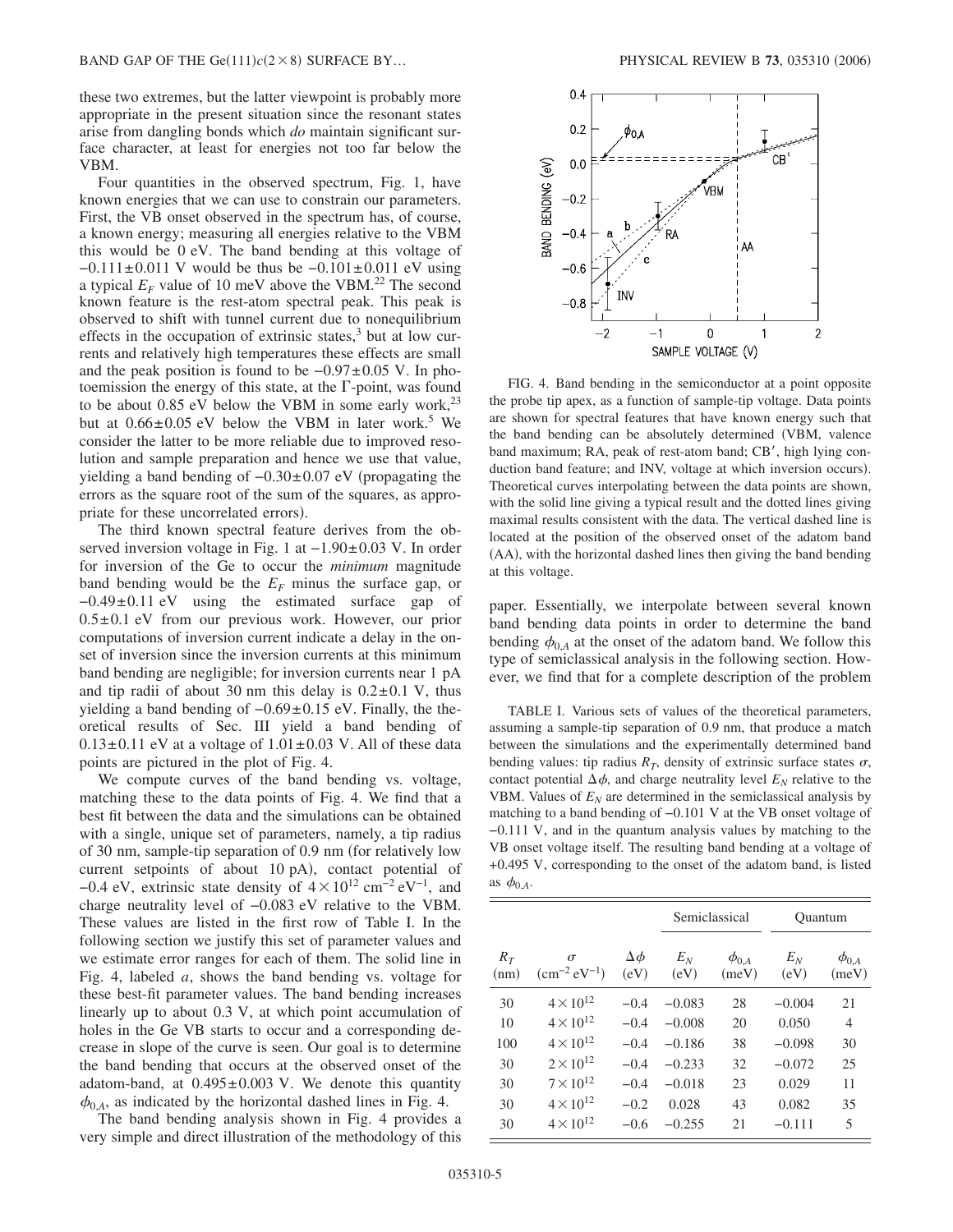we must take into account quantum effects that occur in the spectra, and those are discussed in Secs. IV C and IV D.

#### **B. Variation of parameters**

As described above, we have five parameters in our simulation theory. By matching our simulation results to the band bending at the VBM (which is quite accurately known) we can eliminate one parameter from our theory; we choose this to be the charge neutrality level. This parameter is highly correlated with the contact potential; varying either of these parameters produces primarily an upwards or downwards shift of the band bending curves in Fig. 4 (i.e., affecting the *y* intercept). Alternatively varying the extrinsic charge density causes the slope of the band bending curves to change, and varying the tip radius has a similar, though weaker, effect. The sample-tip separation affects both the slope and the *y* intercept, and we find it convenient to discuss this parameter in relation to the contact potential. In the discussion below we first focus on the values of tip radius and extrinsic charge density, and we then turn to the contact potential and sample-tip separation.

The values of tip radii consistent with experiment were estimated in our prior work on the basis of the observed inversion currents to be  $10-100$  nm,<sup>3</sup> and we continue to use this range for the present analysis. Using our best-fit values of contact potential and extrinsic state density, we compute the band bending that occurs for these extremal values of tip radii. These curve are shown as *b* and *c* in Fig. 4, and the parameter sets are listed in the second and third rows of Table I with the fifth column giving the respective  $\phi_{0,A}$  values. Considering the extrinsic state density, we use our bestfit value for the tip radius of 30 nm and we evaluate the maximal values of band bending that are consistent with the data points of Fig. 4. The resulting band bending curves (not shown) fall quite close to  $b$  and  $c$  in Fig. 4, and the respective parameters are listed in the fourth and fifth rows of Table I.

With the ranges of tip radii and extrinsic state density determined as above, and considering for the moment a fixed sample-tip separation of 0.9 nm, the remaining parameter in the theory is the contact potential. As mentioned above the primary effect of the contact potential is to shift the band bending curves of Fig. 4 up or down, but since we are matching all of these to the observed VBM (i.e., by adjusting the charge neutrality level) then this effect is cancelled. A secondary influence of the contact potential is to affect the turnover of the band bending curves into the accumulation regime, and the resulting values of  $\phi_{0,A}$  are thus affected. This effect is not large, but nevertheless we must somehow establish a range of contact potentials that are consistent with the experiment.

One means of constraining the values of contact potential is to examine the dependence of the band bending on separation, as determined in our prior work<sup>3</sup> and shown in Fig. 5. Some uncertainty in the zero of separation occurs for this data; in our prior work we estimated that zero such that the separation values were *lower* bounds on the actual values, but in the present work it is more relevant to give *upper*



FIG. 5. Dependence of the onsets of (a) the adatom band and (b) the VB, as a function of the sample-tip separation. Data points show experimental results with the error bars representing the precision of curve fitting. Lines show simulated results for the contact potential values indicated, with solid lines showing semiclassical results and dashed lines quantum results.

bounds on the separations. We thus shift our zero by 0.3 nm compared to that shown in our prior work; it is possible that the *actual* separations for the data shown in Fig. 5 are 0.1–0.2 nm *less* than that shown there but it is unlikely that they are greater than those shown.

Figure 5 compares the experimental results with the simulations for the separation dependence, using various contact potential values and with our best-fit values for the tip radius and extrinsic state density. The predicted onset voltages are obtained by solving Eq. (1) for the appropriate sample voltage corresponding to a given energy of the band minimum 0 eV for the VB, and for the adatom band the energies that, using Table I, yield an onset of 0.495 V). The solid lines in Fig. 5 show the results for this semiclassical analysis. In Fig. 5(a) we see that, not surprisingly, positive contact potentials produce a rather large dependence of the adatom band edge on separation whereas values near −0.4eV yield little dependence on separation, the latter case corresponding to nearly flat band conditions at the voltage corresponding to the adatom band edge. Comparing the simulation results with the experiment we thus estimate a range of possible contact potentials of about  $-0.4 \pm 0.2$ eV. For the VBM, Fig. 5(b), there is more scatter in the data due most likely to variations in the density of extrinsic states across the surface. Also, for the VBM onsets, quantum effects turn out to be quite significant so we defer further analysis of Fig. 5(b) until after discussion of those effects.

#### **C. Tunneling current-voltage characteristics**

Equation (1) of the preceding section is based on the semiclassical notion of band bending. This type of analysis should work well for *surface* states since they are localized near the surface, but for *bulk* bands some additional quantum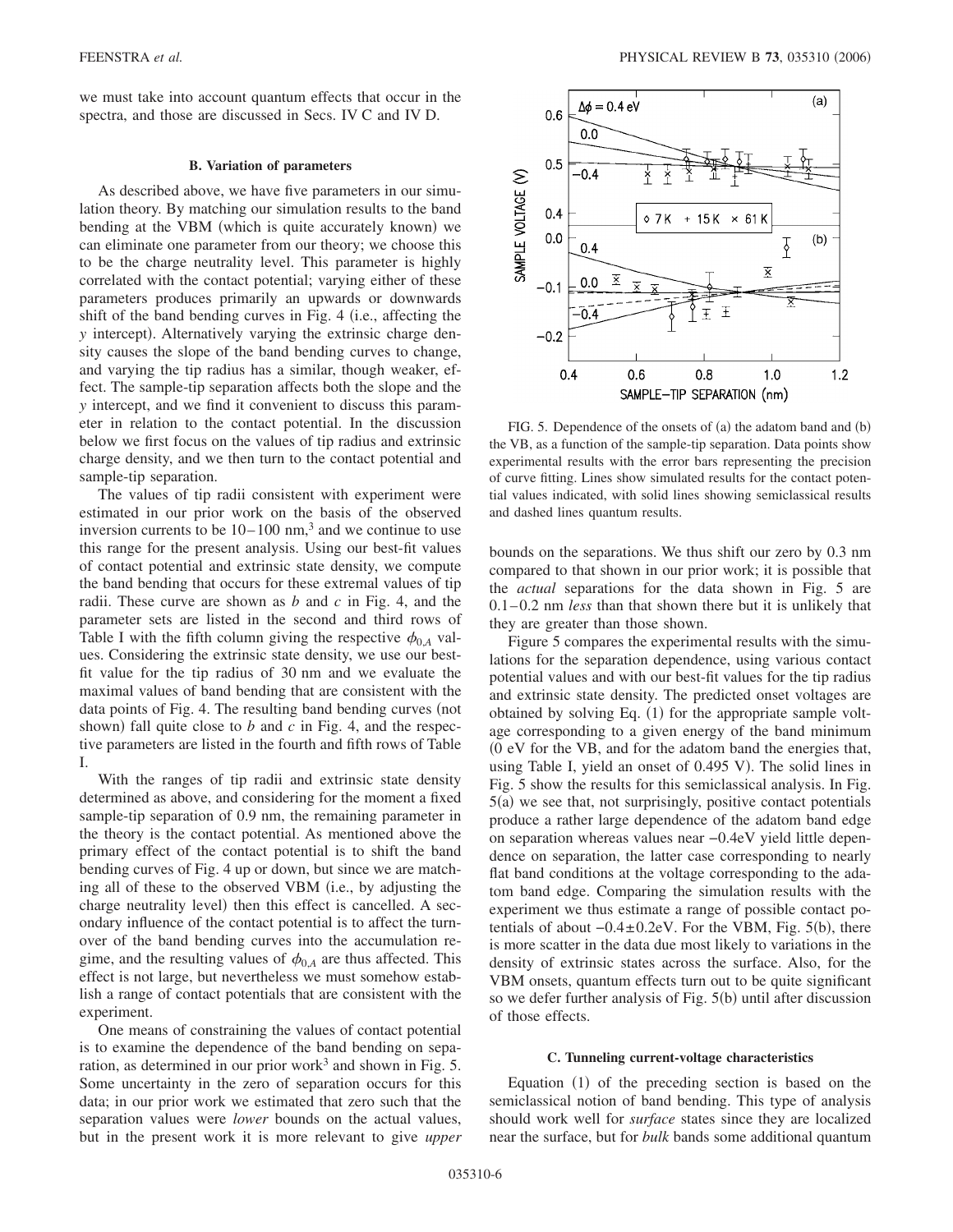effects must be considered. For tunneling into a bulk VB or CB two types of quantum effects can shift a band onset away from the position given by Eq. (1). First, as shown in Fig. 3(b), states that are localized in the direction perpendicular to the surface can form, i.e., for band bending that is downwards for a CB or upwards for a VB. Such localized states can potentially shift the observed onset of a band, e.g., by the energy of the lowest localized state relative to the band minimum at the surface. However, in the present system of interest we need not be concerned with such effects since it is the adatom-derived *surface* states that contribute to the onset of the empty-state band in our observed spectra. We therefore do not further consider this particular effect here.

The second type of quantum effect that can be important in the tunneling spectra of semiconductor band onsets is pictured in Fig.  $3(c)$ , in which tailing of the wave functions occurs through a barrier region of the semiconductor. This phenomenon has been shown previously to have a large impact on the form of the tunnel current near the onset of a bulk  $band<sup>1</sup>$  We evaluate this effect here by explicit computations of the voltage dependence of the tunnel current. Our starting point for this computation is the WKB solution for the tunnel current of a planar barrier, as given by $1,24$ 

$$
J = \frac{2e}{h} \int_{-\infty}^{\infty} dE[f(E) - f(E - eV)] \int \frac{d^2k_{\parallel}}{(2\pi)^2} D(E, k_{\parallel}), \quad (2)
$$

where  $f(E)$  and  $f(E-eV)$  are Fermi-Dirac occupation factors for the sample and tip, respectively,  $k_{\parallel}$  is the parallel wave vector, and  $D(E, k_{\parallel})$  is the tunneling transmission term through the barrier. We assume that this formula can be applied to our case of a probe-tip in proximity to a flat surface, for which we take the barrier to be described by the potential along the central axis of our problem (any errors due to this assumption are expected to be quite small since the potential contours in the semiconductor have relatively large radius of curvature for all cases of interest). $2.3$  The integral over parallel wave vector in this equation is in general restricted by the band structures of both the sample and the probe-tip. However, for a usual metallic probe-tip with its band minimum about 8 eV below the Fermi level, the restriction will be determined by the band structure of the semiconducting sample itself. For effective mass bands, the values of parallel wave vector then extend from 0 to a maximum value of  $[2m^*(E-E_C)/\hbar^2]^{1/2}$  for the conduction band  $(E>E_C)$  or  $\left[2m^*(E_V - E)/\hbar^2\right]^{1/2}$  for the valence band  $(E \le E_V)$ .

The transmission term in Eq.  $(2)$  is taken to be a product of the transmission through the vacuum and that through any barrier occurring in the semiconductor,  $D(E, k_{\parallel})$  $= D_V(E, k_{\parallel}) D_S(E, k_{\parallel})$ . Within the WKB approximation the transmission factor for a trapezoidal barrier in the vacuum is given by

$$
D_V(E, k_{\parallel}) = \exp(-2\kappa s), \tag{3a}
$$

where *s* is the sample-tip separation and with

$$
\kappa = \left[\frac{2m}{\hbar^2} \left(\overline{\phi} + E - E_F - \frac{eV}{2}\right) + k_{\parallel}^2\right]^{1/2},\tag{3b}
$$

where  $\bar{\phi}$  is the average work function of the sample and tip. The effect of wave function tailing through the potential barrier in the semiconductor can be described by a transmission term of the form $1$ 

$$
D_{S}(E, k_{\parallel}) = \exp\left[-2\int_{A}^{B} \left(\frac{2m^{*}}{\hbar^{2}}|E_{i} + \phi(z) - E| + k_{\parallel}^{2}\right)^{1/2} dz\right],
$$
\n(4)

where  $A$  and  $B$  are turning points for the integral,  $E_i$  is the energy of the relevant band edge, and  $\phi(z)$  is the electrostatic potential energy in the semiconductor with  $\phi(z) \rightarrow 0$  far inside the semiconductor.

In the formulation of Eqs.  $(2)$ – $(4)$ , matching of the wave functions at the interfaces has been neglected. For effective mass bands and a planar barrier, and ignoring band bending in the semiconductor for a moment, this matching yields an additional term in the integrand of Eq.  $(2)$  given by<sup>25</sup>

$$
\frac{16\kappa^2 k_S k_M \alpha}{(\alpha^2 \kappa^2 + k_S^2)(\kappa^2 + k_M^2)},\tag{5}
$$

where  $k_S$  and  $k_M$  are perpendicular components of the wave vectors of the semiconducting sample and metallic probe tip, respectively, and  $\alpha = m^* / m_0$  is the ratio of effective mass to free-electron mass. Evaluation of  $k_M$  requires knowledge of the location of the bottom of the conduction band for the metal; we take this to be 8 eV below the Fermi level, a typical value for a simple metal  $[Eq. (5)$  depends only weakly on this value for the energies of interest.

Equation (5) is inapplicable when a barrier in the semiconductor is present, and within the WKB approximation it would be necessary to derive more complicated expressions including matching across both the semiconductor propagating and barrier regions and the semiconductor and vacuum barrier regions. A more direct method however, and one that we utilize here, is to perform a numerical integration of the Schrödinger equation along the entire length of the potential variation,  $13,14$  i.e., from deep inside the semiconductor all the way to the probe tip, taking care to include the effective mass of the semiconductor in the matching conditions at the vacuum/semiconductor interface. We start with an outgoing wave on one far side (denoted by subscript 2) of the tunnel junction, and then integrate back through the junction to determine the amplitude of the incoming wave on the other far side (subscript 1). Denoting the wave vectors, effective masses, and amplitudes on either side as  $k_1$ ,  $m_1$ ,  $A_1$ , and  $k_2$ ,  $m_2$ ,  $A_2$ , respectively, the transmission term appearing in Eq. (2) is then given by  $(k_2 / k_1) (m_1 / m_2) |A_2 / A_1|^2$ .

We make an explicit computation of the tunneling current, for a potential profile  $\phi(z)$  obtained from a finite-element computation of band bending. For illustrative purposes we compare this result with that obtained by *neglecting* the wave function tails, i.e., by taking the transmission to be zero whenever a state encounters a nonzero barrier in the semiconductor. An example of such results are shown in Fig. 6,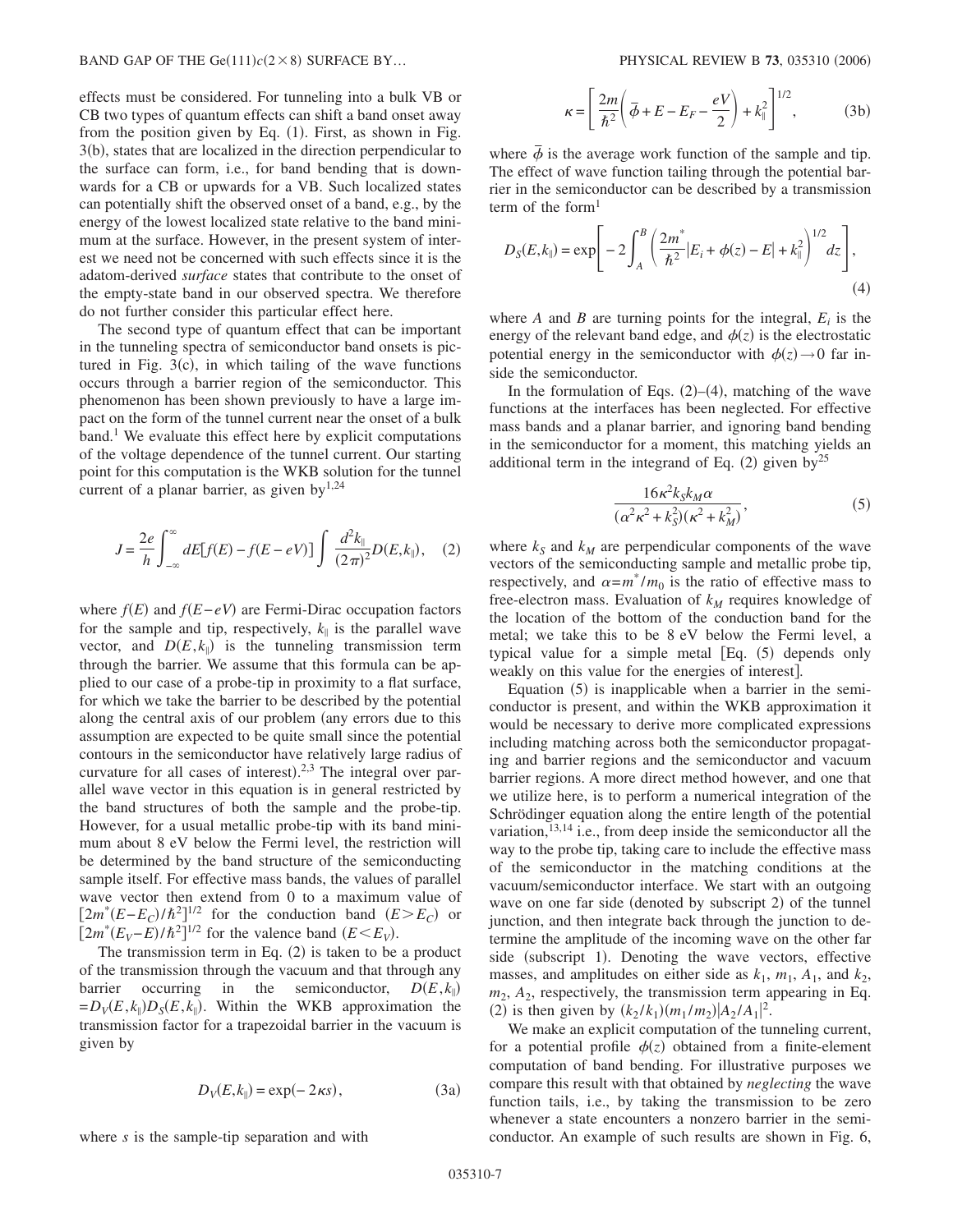

FIG. 6. Conductance at constant sample-tip separation for the spectral region near the VBM, comparing simulated results with (solid line) and without (dashed line) quantum effects, along with experimental data (open circles). The lower inset shows computed  $\frac{dI}{dV}$ / $\frac{I}{V}$  curve for the simulated results. The upper inset shows the potential profile from the simulations at a sample-tip voltage of −0.111 V, with the arrow indicating the transmission through the semiconductor depletion region that is included in the quantum simulations.

where we consider tunneling into the valence band of Ge using heavy- and light-hole bands with effective masses of  $0.34m_0$  and  $0.043m_0$ , respectively, and with our best-fit parameters as listed in the top row of Table I (with the  $E<sub>N</sub>$  value being the semiclassical one).

We see from Fig. 6 that the effect of the wave function tails is to produce some additional tunnel current; in particular, for small voltages near the onset we find additional current extending into the gap region. If we view the results in terms of normalized conductance<sup>26</sup> as shown in the lower inset of Fig. 6, we find from fits to the band edges  $\lceil \text{using Eq.} \rceil$ (A6b) of the Appendix] onset voltages of -0.065V or −0.106V for the cases when the transmission through the semiconductor barrier is included or neglected, respectively. The latter value is quite close to the predicted onset according to Eq.  $(1)$  of  $-0.111V$  for these parameters, but the former values differ from that by 0.046V. Such quantum effects become even larger for contact potentials that are more negative, since more downwards band bending occurs in that case at the voltage corresponding to the VB onset.

Also shown in Fig. 6 is a comparison of the computed conductance-voltage curve for the quantum computation (solid line) with experimental data (open circles), using the same data as in Fig. 1 but in this case normalized to constant sample-tip separation. It should be noted that the onset values obtained for these theoretical and experimental curves agree to within  $2 \text{ mV}$  [that is, obtained by fitting  $\frac{dI}{dV}$ / $\frac{I}{V}$  for both theory and experiment but using the

same (I/V), obtained from the experiment, in both cases as described in the following paragraph], $27$  so that this comparison is a meaningful one. The overall shape of the theory curve agrees well with the experiment data for voltages as low as about −0.4V, below which the contribution of the rest-atom states to the conductance become important.

One technical issue arises in our use of the normalized conductance for the present situation of the  $Ge(111)c(2)$  $\times$  8) surface. The spectrum for this surface contains a very large adatom band with onset at about +0.5V, as seen in Fig. 1. When computing  $(I/V)$ , using a broadening of 1V, it turns out that this adatom band makes a non-negligible contribution to the resulting  $(I/V)$  even at voltages as low as  $-0.1V$ . This effect shifts the apparent onset in  $\left(\frac{dI}{dV}\right) / \left(\frac{I}{V}\right)$  of the VB by about 10 mV compared to that obtained if the adatom band is absent (i.e., if we only use a bulk Ge CB, as done above). To obtain the best comparison of the experimental and simulated VB onset voltages it is thus desirable to use an  $(I/V)$  in the simulations that matches the experimental quantity. For this purpose we could attempt a detailed simulation of the adatom band itself, but an easier approach is simply to use the experimental  $(I/V)$  (i.e., from the data of Fig. 1) for normalizing the computed *dI*/*dV* values. We follow this approach in all the results described in the following section.

The behavior of the potential profile shown in Fig. 6 is relatively simple, decreasing monotonically as a function of distance from far inside the semiconductor towards the surface. More complicated behavior can occur for positive contact potentials, in which  $\phi(z)$  initially decreases as one approaches the surface from far inside the semiconductor but than increases near the surface. For contact potentials greater than about 0.4 eV this behavior leads to localized states, i.e., accumulation states associated with the heavy hole band, forming near the surface. Such states are *not* observed in our experiments [even though the dynamic range of the measurement is large and such localized states *have* been observed in other situations such as for GaAs (Ref. 28)], and hence these situations can be excluded from consideration. But, even for smaller positive contact potentials that do not lead to localized states but still have nonmonotonic behavior of the potential, the predicted band onsets according to Eq. (1) will still be in error, with the error having an opposite sign than for the situation of Fig. 6. The full theory described above utilizing numerical integration of the Schrödinger equation is applicable for all such situations, and computations based on that theory are made for each of the parameter sets considered below.

#### **D. Determination of band gap**

We now return to the analysis of Sec. IV B, but using for the case of bulk bands the full current-voltage analysis of the preceding section. Hence we match the observed onset of the VB with that obtained from the current-voltage computation rather than matching the band bending values derived on the basis of Eq. (1)]. The next-to-last column of Table I lists the resulting values of  $E_N$  that yield a VB onset of  $-0.111$  V. We then evaluate the band bending  $\phi_{0,A}$  at the voltage of +0.495 V corresponding to the onset of the adatom band,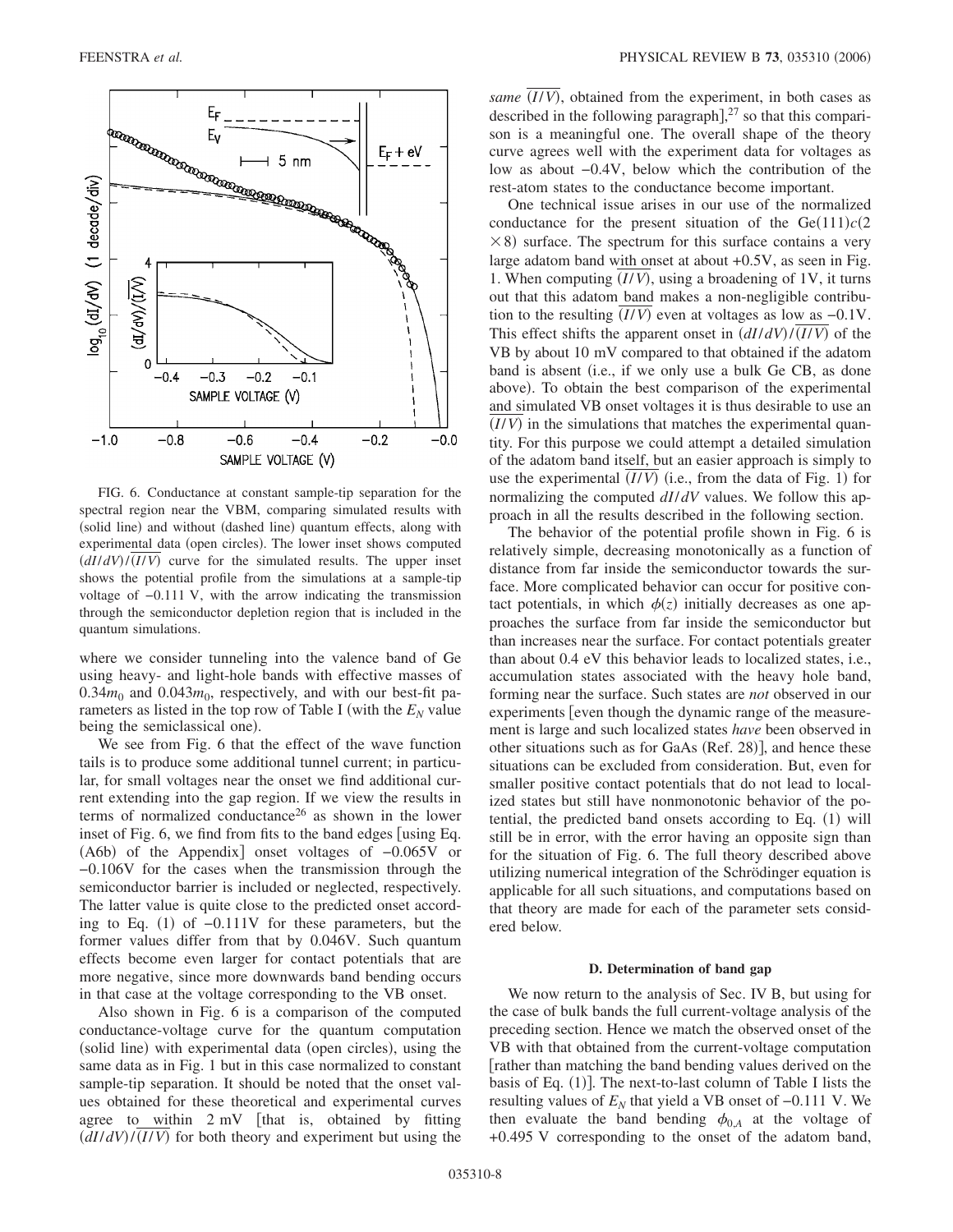with the resulting values listed in the final column of Table I.

The quantum effect of wave function tailing through the semiconductor barrier region affects the analysis in two ways. First, in plots such as Fig. 4, the computed band bending for the VBM is shifted slightly below the data point due to the difference between the semiclassical and quantum onset voltages. (A similar type of full current-voltage analysis is in principle also necessary for the high lying CB onset at 1.01 V, but the uncertainty of this band bending value of this feature is sufficiently large so as to render this analysis unnecessary.) However these shifts amount to only about 20–30 meV, so that the ranges of tip radii and extrinsic state density determined from the semiclassical analysis of Fig. 4 can still be used. But the second effect of the quantum analysis is in the  $\phi_{0,A}$  values themselves, in which case the quantum results *are* noticeably shifted from the semiclassical ones, as can be seen from Table I.

To restrict the contact potential values we return to the separation-dependence of Fig. 5. The predicted VB onset voltages are modified due to the quantum effects, with the resulting dashed curves in Fig. 5(b) showing a significantly reduced separation dependence compared to the semiclassical results. From Fig. 5(a) a best-fit value of contact potential was found in Sec. IV B to be about  $-0.4\pm0.2$  eV. This range also appears to be consistent with the quantum results of Fig. 5(b), although the scatter in that data prevents any further discrimination of the value. We therefore use this range of −0.4±0.2 eV for the contact potential, and the resulting parameter sets and  $\phi_{0,A}$  values are listed in the final two rows of Table I. We note that the values of charge neutrality level for the semiclassical results in Table I fall substantially below the VBM, a situation that we cannot exclude but seems slightly unphysical, but in any case for the quantum analysis the situation changes and these values are quite close to the VBM.

Examining the entries in the final column of Table I, we find a range of  $\phi_{0,A}$  extending from 4 to 35 meV. We have also considered variations in the values of more than one parameter, but still maintaining an overall band bending curve that falls within the range of curves *b* and *c* in Fig. 4. In this way we find a slightly larger range of  $\phi_{0,A}$  values that are consistent with experiment, namely, −4 to 40 meV. Finally, we also consider the errors of  $\pm 0.010$  V on the VBM onset value and  $\pm 0.003$  V on the 0.495 V adatom-band onset that were used for matching; recomputing our results using the extremal values of these quantities leads to a range of  $\phi_{0A}$  value of −11 to 42 meV. Thus we arrive at a final value for the surface gap of  $0.490 \pm 0.027$  eV, or in round figures,  $0.49 \pm 0.03$  eV.

### **V. CONCLUSIONS**

In summary, we have used STS to determine the surface band gap of the  $Ge(111)c(2\times8)$  surface, i.e., the energy difference between the bulk VBM and the minimum of the adatom-induced surface band. Measurements were performed over a temperature range of 7–61 K, although the data are averaged together (and no systematic variation with temperature is observed) so that our result represents the gap

at  $\approx$ 30 K. The surface gap is found to have a width of  $0.49 \pm 0.03$  eV.

In prior work, Büchel and Lüth used surface photovoltage measurements to determine onsets at 0.4 and 0.45 eV with the band associated with the first onset being apparently much smaller than that for the second.<sup>6</sup> More recently, Popik *et al.* observed numerous features within the bulk gap using low-energy electron backscattering, and one feature at 0.48 above the VBM was argued to correspond to a *maximum* in the empty state density.<sup>7</sup> Their discussion relied on comparisons with earlier works, although most of these (except for the work of Büchel and Lüth just mentioned) actually involved measurement on the Ge $(111)2 \times 1$  surface rather than the  $c(2 \times 8)$  surface. We therefore consider the surface photovoltage onsets at 0.4 and 0.45 eV to be the most reliable prior measurement of the surface gap.

The difference between the two previously observed onsets is somewhat smaller than the energy difference associated with the states of the two inequivalent Ge adatoms [about 0.15 eV in STS (Ref. 3) or 0.2 eV from theory<sup>17</sup>], and additionally the band associated with the first onset appears to be very much smaller than that associated with the second. For that type of optical experiment it must also be kept in mind that excitonic effects can produce a gap lowering; for the surface gap of  $Ge(111)2 \times 1$  surface this exciton binding amounts to about 0.2 eV, although it should be realized that the exciton in that case forms between bonding and antibonding state of similar nature (i.e., associated with  $\pi$ -bonded chains<sup>11</sup>) as opposed to the present case of a transition from a bulklike VB state to an adatom-derived surface state. In any case, we tentatively associate the lower onset at 0.4 eV with defect-induced states on the surface, i.e., the same as the extrinsic states seen in our STS and STM work, the presence of which is inherent to the formation of the  $c(2\times8)$  reconstruction from the cleaved  $2\times1$  surface.<sup>15</sup> We further associate the 0.45 eV value with the surface gap, with the small difference between that result and our value of  $0.49\pm0.03$  eV possibly involving an excitonic effect.

We close with several comments on the methodology of this work. We have pursued here an analysis based in large part on the semiclassical notion of band bending, i.e., using Eq. (1). This type of analysis could be called an *energy alignment* method, and its utilization is quite simple since only values of the potential (not the tunneling current) are required. On the other hand, quantum effects are certainly present in the real physical situation; in the present case these are found to be quite small, but in other situations they may be larger. For example, in a recent reanalysis of STS data from InGaP/GaAs heterojunctions<sup>29</sup> it has been found that due to the large values of contact potential and the relatively restricted voltage-range of the spectra that the quantum effects dominate the band onsets, and consequently an energy alignment type of analysis fails. In that case one must compute tunneling current-voltage characteristics over the entire spectrum and match those to the observed spectra, in a type of *line shape analysis*. The theory presented in this work enables that type of analysis.

Our theory for computation of tunnel currents has focused on *bulk* bands, but it can also be extended in a straightforward way to the case of *surface* bands using some model for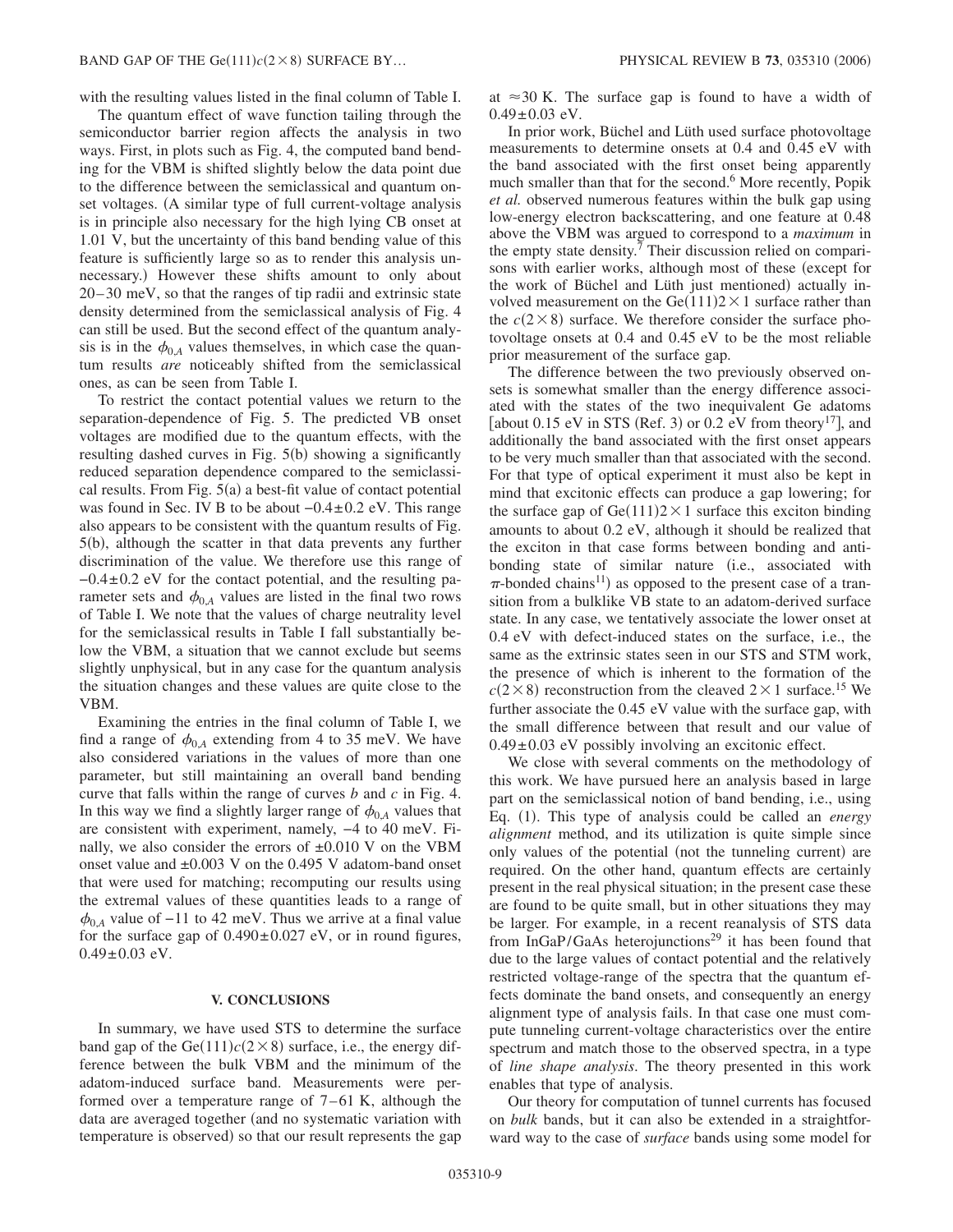the surface state dispersion (e.g., as in Ref. 30, but with the energies of the surface states shifted by  $\phi_0$ ). Of course, in reality, resonant bands have mixed surface and bulk character, but in the absence of a detailed local-state-density computation one would not know the precise nature of each given state. Hence, in a typical simulation of the type described here one must assume that a given band has either surface or bulk character. For our present computations we have assumed the states associated with the VB feature in the spectra to have bulk character, although some prior experiments have shown it to have partial surface character (i.e., as expected through mixing with rest-atom derived states).<sup>5</sup> This assumption does however *not* lead to any additional uncertainty in our derived surface gap, since even for the extreme opposite assumption of full surface character for the VB feature the resulting analysis would just proceed utilizing Eq. (1), with the results being the semiclassical ones listed in Table I. Those results do not differ significantly from the quantum ones within the error range of our final result, although the former do tend to favor gap values in the lower part of that range.

Finally, we note that the analysis of this work has proceeded with the assumption that the extrinsic states on the surface can be treated as spatially uniform, whereas we know that they primarily originate from  $c(2\times8)$  domain boundaries that are located 10–20 nm from the point at which spectra are acquired. To evaluate the consequence of this assumption we have redone our analysis using a model in which there are no extrinsic states for a radius of 10 nm from the central axis of the problem, and for larger radii we assume a density that is an order-of-magnitude larger than 4  $\times 10^{12}$  cm<sup>-2</sup> eV<sup>-1</sup> such that the computed band bending curves are very similar to those of Fig. 4. The charge neutrality levels needed to match the VB onset then shift slightly compared to those of Table I, and the resulting  $\phi_{0A}$  values are about 9 meV less than those listed in the table. This effect is thus small, and does not significantly impact our final result for the surface gap. The same conclusion also applies to the assumed energy uniformity of the spectrum of extrinsic states: We know experimentally that these states are reasonably well distributed over the gap;<sup>3</sup> this observation, coupled with the fact that the tip-induced band bending varies with distance from the tip (so that at any particular voltage the surface Fermi-level intersects the spectrum of extrinsic states at a different energy for each distance), again leads to a negligible sensitivity of our final result on the energy nonuniformity of the extrinsic states.

## **APPENDIX: BAND EDGE DETERMINATION USING NORMALIZED SPECTRA**

In the past, our spectroscopic normalization was used primarily as a qualitative means of analysis, enabling the spectra to be viewed on a linear (rather than logarithmic) scale. In the present work, however, we have used the normalized conductance in a more quantitative way in order to determine band edge energies. For this purpose, a careful reexamination of the analysis procedure is needed. We accomplish that here by using *simulated* current and conductance characteristics,



FIG. 7. Comparison of various methods for spectroscopic normalization: (a) Simulated curve of  $dI/dV$  based on tunneling at a temperature of 10 K into an effective-mass band with onset at +0.5 V. (b) Normalization performed by convolution of *I/V* with exponential function, for the values of  $a'$  and  $\Delta V'$  indicated. (c) Normalization performed by convolution of *I*/*V* with function composed of sine and cosine integrals, for the values of  $a'$  and  $\Delta V$ indicated. (d) Normalization performed by addition of a constant to  $I/V$ , for the values of  $\varepsilon$  indicated.

using the formulas described in Sec. IV C for tunneling from a metal probe-tip into a semiconductor effective-mass band, and neglecting tip-induced band bending  $[Eq. (4)]$ . Near a band edge, the vacuum transmission term of Eq. (3) can be approximated as being independent of energy. Neglecting the boundary matching term of Eq.  $(5)$ , the integral of Eq.  $(2)$  is then easily evaluated to yield a quadratic voltage dependence of the current and hence a linear voltage dependence for the conductance. Including Eq. (5) however yields a voltage onset of the conductance varying with a  $3/2$  power;<sup>31</sup> this behavior persists to higher voltages, and comparing with experimental data $1,33$  we find better agreement with the theory when this term is included. In Fig.  $7(a)$  we plot such an onset, computed using a temperature of 10 K, sample-tip separation of 0.9 nm, effective mass of  $0.1m_0$ , conduction band onset of +0.5 V, and assuming a tunnel junction area of 1 nm2 . The rather nonlinear behavior of the onset is clearly seen in the figure.

Let us now consider use of the normalized conductance *dI*/*dV*-/*I*/*V*- rather than simply *dI*/*dV*. Phenomenologically, this normalized conductance has been found to produce what appear to be well-defined band edges with linear onset behavior.<sup>32,33</sup> In this normalization,  $(I/V)$  is formed by broadening of  $(I/V)$  through convolution with some suitable function [this broadening is necessary since, near a band edge, the current approaches zero faster than the conductance and in the absence of any broadening the ratio  $\left(\frac{dI}{dV}\right) / \left(\frac{I}{V}\right)$ diverges at a band edge]. We examine the normalization procedure in detail here, using various methods to accomplish it.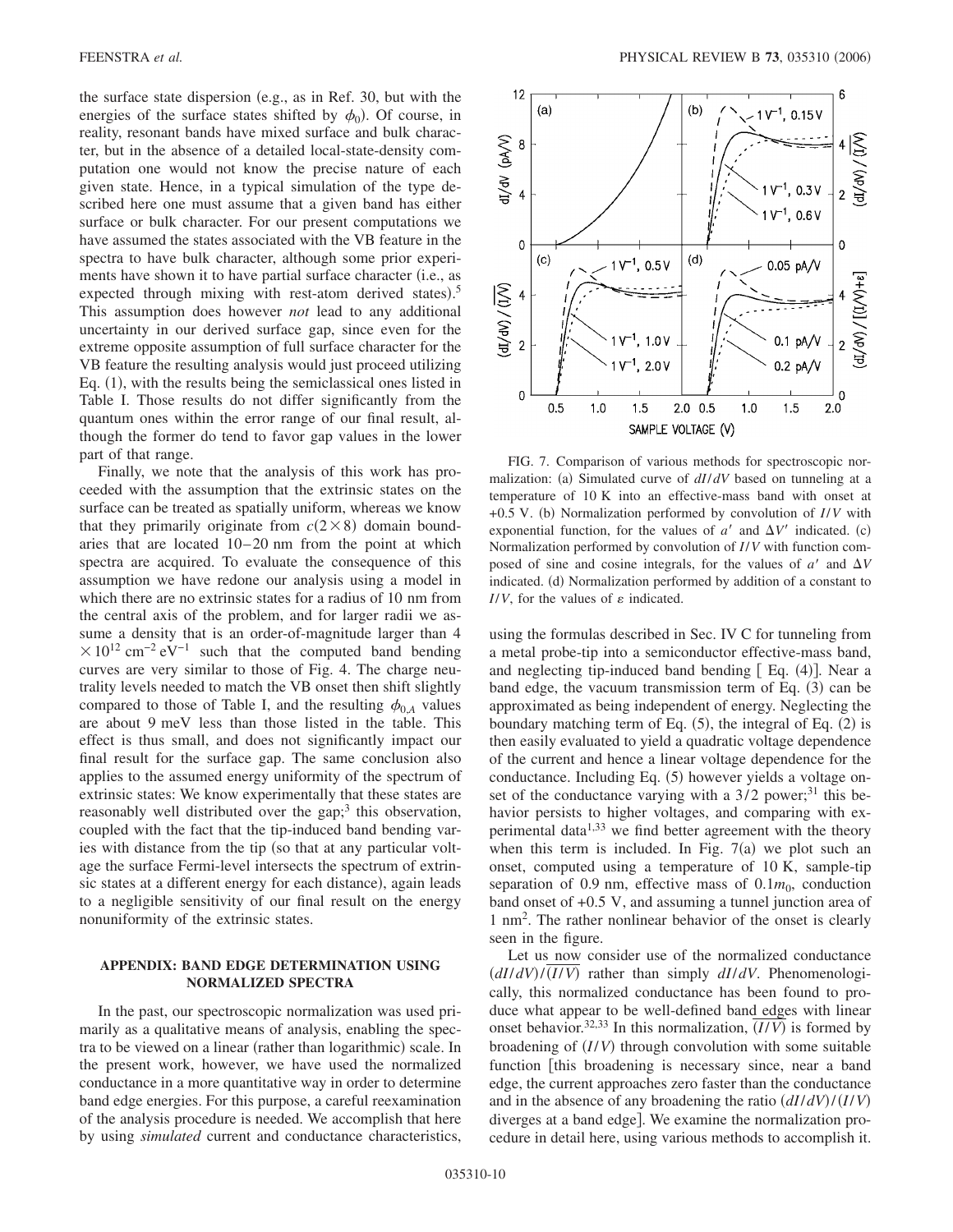We first consider broadening using an exponential convolution function,  $\exp(-|V|/\Delta V')/(2\Delta V')$ , where  $\Delta V'$  is the broadening parameter. As described in Ref. 33 we include a scaling function  $exp(-a'|V|)$  multiplying *(I/V)* such that the convolution, at some voltage *V*, weights voltages above and below *V* approximately equally. An appropriate value of *a* is given by the voltage dependence of the tunnel barrier transmission term,<sup>14</sup> exp{-2*s*[2*m*( $\bar{\phi}$ -*e*|*V*|/2)]<sup>1/2</sup>/*h*}. Equating this form to  $\exp\{-2s[2m\overline{\phi}]^{1/2}/\hbar\} \exp\{a'|V|\}$  yields, to lowest order in *V*,  $a' \approx e s [m/2\bar{\phi}]^{1/2}/\hbar \approx 1 \text{ V}^{-1}$ . The complete formula for  $(I/V)$  is then given by

$$
\overline{(IV)} = \exp(a'|V|) \frac{1}{2\Delta V'} \int_{-\infty}^{\infty} [I(V')/V']
$$

$$
\times \exp\left(\frac{|V - V'|}{\Delta V'}\right) \exp(-a'|V'|) dV'. \tag{A1}
$$

Normalized spectra computed using this method are shown in Fig. 7(b), with various values of  $\Delta V'$  and using the simulated conductance vs voltage curve of Fig.  $7(a)$ . For the purpose of the normalization it is necessary to assume a valence band (at negative voltages), which we take to have an effective mass of  $0.1m_0$  and onset of  $-0.5$  V.

We take this opportunity to point out a significant difference between the convolution method *discussed* in Ref. 33 and the analysis method that was actually *used* in that work. The difference between the methods is most easily described in terms of Fourier analysis, which in practice is how we compute the convolutions.32 The Fourier transform of the scaled (I/V) is multiplied by the Fourier transform of the convolution function, and an inverse transform is then made of this product, which after inverse scaling yields (I/V). Let us denote by *f* the frequency variable conjugate to voltage. The Fourier transform of the exponential convolution function is given by

$$
\frac{1}{1+f^2/f_0^2} \tag{A2a}
$$

with

$$
f_0 = \frac{1}{2\pi\Delta V'}.\tag{A2b}
$$

Although this exponential broadening method was explicitly discussed in Ref. 33 we have recently realized that the method actually implemented in the computer program used there is *not* given by Eq. (A2). Rather we have used (in Ref. 33 and in all subsequent works) the following form:

$$
\frac{1}{1+|f|/f_0} \tag{A3a}
$$

with

$$
f_0 = \frac{1}{\Delta V}.\tag{A3b}
$$

There are two discrepancies in this form compared to Eq.  $(A2)$ —the power of 2 on the frequency in Eq.  $(A2a)$  is only

a linear power in Eq. (A3a), and the factor of  $2\pi$  in the denominator of Eq. (A2b) is absent in Eq. (A3b). This second discrepancy can be easily accommodated simply by taking  $\Delta V$  to be  $2\pi\Delta V'$ . The first discrepancy is potentially more significant, but we find from a comparison of normalized spectra computed using Eqs.  $(A2)$  and  $(A3)$  that the methods produce very similar results so long as the  $f_0$  parameter in the latter case is about 2 times greater then that of the former. Combined with the previous factor of  $2\pi$ , we find that the normalization methods expressed by Eqs. (A2) or (A3) are nearly equivalent so long as  $\Delta V \approx 3\Delta V'$ .

For completeness, we derive the convolution-function corresponding to Eq. (A3). This is given by its inverse Fourier transform, which we evaluate to be  $2g(2\pi|V|/\Delta V)/\Delta V$ where  $g(x)$  is an auxiliary function to the sine and cosine integrals Si(*x*) and Ci(*x*), given by  $g(x) = -\left[\sin(x)\sin(x)\right]$ <br>+cos(*x*)Ci(*x*)] with si(*x*)=Si(*x*)-( $\pi$ /2).<sup>34</sup> Efficient algorithms for evaluating  $g(x)$  are known.<sup>34</sup> The function  $g(x)$  for  $x > 0$  decreases monotonically with *x*. It diverges logarithmically as  $x \rightarrow 0$ , and it decreases relatively rapidly with x up until  $x \approx 1.2$  where it is comparable in magnitude to exp(-*x*). For larger values of *x* it decreases relatively slowly, varying asymptotically as  $1/x^2$ . The median values for  $g(x)$ and exp( $-x$ ) for *x* > 0 are comparable, being *x* ≈ 0.62 for the former and  $x=0.693$  for the latter. With this form for the convolution function, the formula for  $(I/V)$  computed according to this second normalization method is given by

$$
\overline{(IV)} = \exp(a'|V|) \frac{2}{\Delta V} \int_{-\infty}^{\infty} [I(V')/V']g\left(\frac{2\pi|V-V'|}{\Delta V}\right)
$$
  
× $\exp(-a'|V'|)dV'$ . (A4)

Normalized spectra obtained using this method are shown in Fig.  $7(c)$ . We see that the results of Figs.  $7(b)$  and  $7(c)$  are nearly identical, so long as one includes the factor of 3 between their respective broadening parameters.

We also show in Fig.  $7(d)$  the results for a third type of normalization, in which we compute simply *dI*/*dV*-/  $[(I/V)+\varepsilon]$  where  $\varepsilon$  is a parameter. Again, very similar results are obtained as with the other normalization methods, for appropriate values of the parameters. The methods of Figs. 7(b) and 7(c) each have two parameters as compared with a single parameter for the method of Fig.  $7(d)$ , which is an apparent advantage of the latter. However, as discussed in Ref. 33, the former two methods can be applied in combination with the acquisition method of variable sample-tip separation such that the analysis involves only a single parameter. Also, these two methods can be applied to any data set using nearly invariant parameter values, whereas the method of adding  $\varepsilon$  to the denominator requires a different parameter value for different ranges of the conductance. In any case there is no large difference between the results of the various methods; for consistency with our past results we continue our use of Eq. (A3) for normalization of our spectra.

Referring again to Fig. 7, it is apparent that a good choice of parameter values in the normalization is that which produces the solid lines in each of Figs.  $7(b) - 7(d)$ , i.e., in which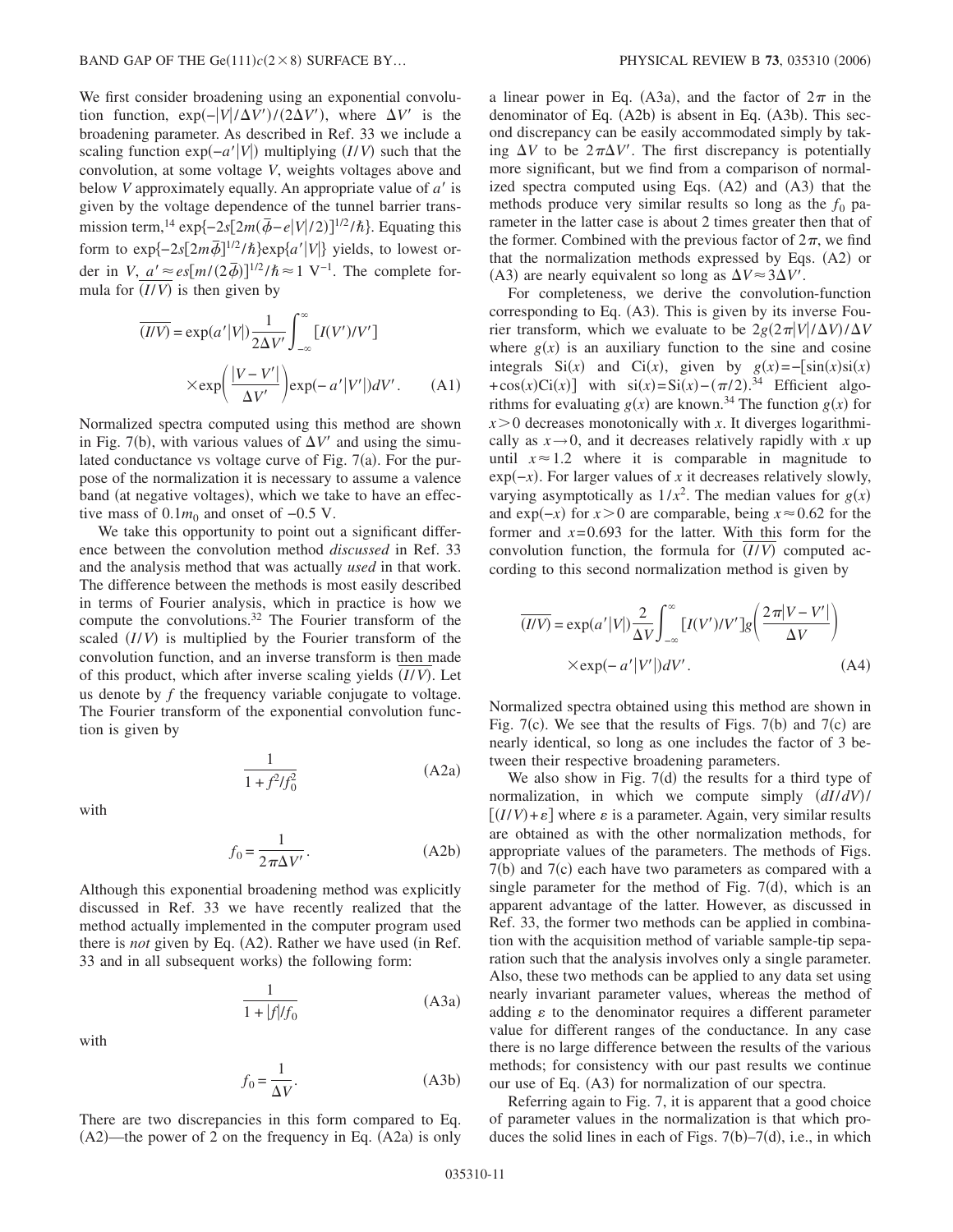the edge of the band is quite sharp and linear but for which no significant overshoot occurs at the edge. It is thus seen how the normalization produces some *linearization* of the band edge. Having found this behavior, we seek a simple functional form, which includes temperature dependence, to describe such an onset. To derive this we first write the tunnel current in a very approximate manner as

$$
I \propto \int_{-\infty}^{\infty} [f(E) - f(E - eV)] \rho_S(E) dE,
$$
 (A5)

where  $\rho_S(E)$  is an *effective* state density for the sample which includes the effect of the vacuum transmission factor in selecting states over a certain range of  $k_{\parallel}$  values (we are assuming a constant tip state density here). To obtain a linear dependence of conductance on voltage we then use a linearly increasing sample state density,  $\rho_S(E) \propto (E - E_F - eV_0) \theta(E)$  $-E_F$ − $eV_0$ ) where  $eV_0$  is the onset energy of the band relative to the sample Fermi level, and  $\theta(E)$  is a step function. Assuming that the band onset is well separated from the sample Fermi level, the resulting form for the conductance is found to be

$$
G(V) = C \int_{eV_0}^{\infty} \frac{dE}{1 + e^{(E - eV)/kT}}
$$
 (A6a)

$$
= C[(V - V_0) + \beta \ln(1 + e^{-(V - V_0)/\beta})],
$$
\n(A6b)

where  $\beta = kT/e$  and with *C* being a parameter. These equations are suitable for a conduction band extending over *E*  $-E_F$  $\geq eV_0$ ; the appropriate form for a valence band extending over  $E - E_F < eV_0$  can be obtained by replacing both occurrences of  $(V - V_0)$  in Eq. (A6b) by  $(V_0 - V)$ . As discussed above, we perform fits to the normalized conductance rather than to *dI*/*dV* itself, since it is the former that has the most linear behavior near a band edge.

We show in Fig. 8 results of fitting this functional form to the simulated curves of the normalized conductance the normalization being performed using Eqs. (A3), with *a'*  $=1$  V<sup>-1</sup> and  $\Delta V=1$  V. We perform the fits over values of normalized conductance values over the range 0 to 2.0. For the simulated spectra at temperatures of 10, 100, 200, and 300 K, respectively, the results for the  $V_0$  parameter of the fits are 0.508, 0.506, 0.502, and 0.493 V for the +0.5 eV onset and −0.509, −0.508, −0.507, and −0.505 V for the −0.5 eV onset. The discrepancy between the fit results and the actual onsets are thus less than 10 mV in all cases. In contrast, if we simply fit the *T*=0 form to the 300 K results we obtain for the +0.5 eV onset an error of 38 mV. These results are fairly independent of the parameters  $a'$  and  $\Delta V$ used for the normalization; varying either of these values by a factor of two produces only small changes  $(5 \text{ mV at } 10 \text{ K})$ , and  $15 \text{ mV}$  at  $300 \text{ K}$ ) to the fit results.

To fully describe the observed band onsets we also consider the additional broadening effect of the modulation voltage used for the data acquisition. The measured conductance



FIG. 8. Simulation of tunneling spectra for tunneling into effective mass bands, with onsets at  $\pm 0.5$  V. The computed spectra are displayed as (a) conductance at constant sample-tip separation (one decade per division) and (b) normalized conductance on a linear scale, and results are shown for temperatures of 10 K (dotted lines) and 300 K (solid lines). The insets in (b) show an expanded view of the band onsets, with circles indicating a fit to the 300 K onset using a functional form that includes the temperature dependence of the normalized conductance.

is obtained from the input signal,  $I(V)$ , according to the actions of the demodulator and integrator in the lock-in amplifier as given by

$$
\frac{dI}{dV} = \int_0^{2\pi} \frac{\sin \theta d\theta}{\sqrt{2}V_{\text{rms}}\pi} I(V + \sqrt{2}V_{\text{rms}}\sin \theta), \quad (A7)
$$

where  $V_{\text{rms}}$  is the rms modulation voltage used in the measurement. We therefore perform simulations using this form for  $dI/dV$  rather than the numerical derivative of  $I(V)$  as done for the simulations in Fig. 8. The results (not shown) do indeed display additional broadening at the onset. We fit the simulated results using the form given by Eq. (A6b), but with a modified value for  $\beta$  which we take to be

$$
\beta = [(kT/e)^{2} + (cV_{\rm rms})^{2}]^{1/2},
$$
 (A8)

where *c* is a parameter. We choose a value for *c* such that the fits based on Eq. (A6b) accurately reproduce the simulated normalized conductance. Considering temperatures in the range  $10-300$  K and for  $V_{\text{rms}}$  values as large as 50 mV, we find an optimal value for *c* of about 0.4. The errors in the onset voltages  $V_0$  thus obtained have magnitude of about  $0.15V<sub>rms</sub>$  over and above that from the temperature dependence alone. In contrast, if no accommodation is made for the modulation voltage then this additional error is about  $0.5V$ <sub>rms</sub>.